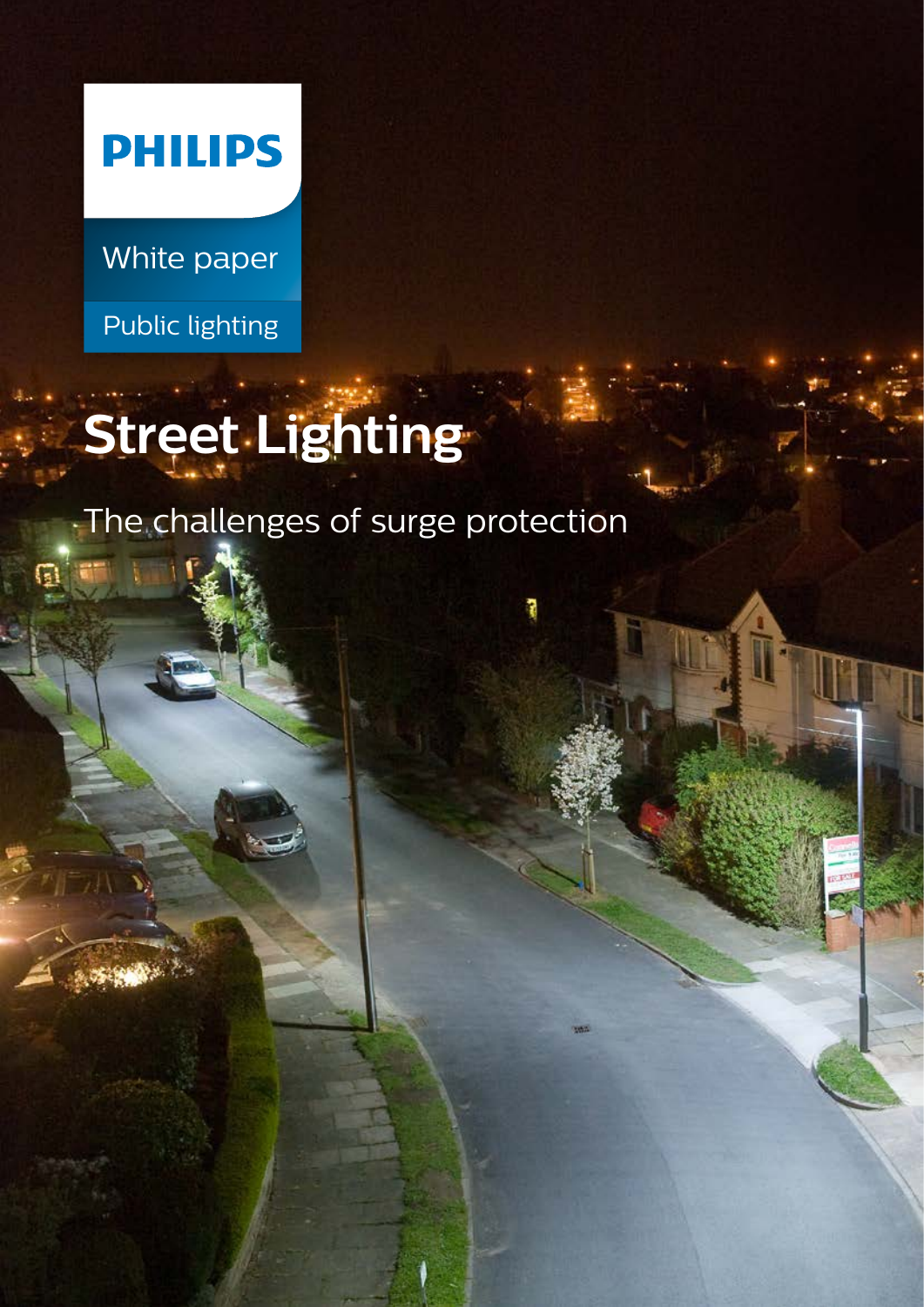### for protection Voltage surges have a huge destructive impact upon public lighting

The need

systems. They wear out LED drivers and distribution panels prematurely, and increase service interruptions to street lighting. Beyond material damage to the luminaires, voltage surges caused by lightning, for example, can trigger or break protective devices in the circuit boards of street lighting distribution panels. So as well as the cost of replacing hardware, the public is left without lighting — a critical safety issue in the case of pedestrian and traffic tunnels, road signs and other public lighting.

The vulnerability of electronic lighting systems to overvoltages is widely recognized in technical literature, and different European regulations and standards specify the need for lighting protection. This white paper explains the causes of lighting overvoltages and how they affect public lighting installations. It also covers the legal and regulatory framework governing protection, and proposes a solution to maximize protection performance and continuity of service.

Public lighting installations are exposed to the environment. Located where continuity of service is essential, it is crucial that these installations are protected against lightning and overvoltages.

Investing a small amount in protection can extend luminaire lifetime, improve public services and greatly reduce overall operating and infrastructure costs.

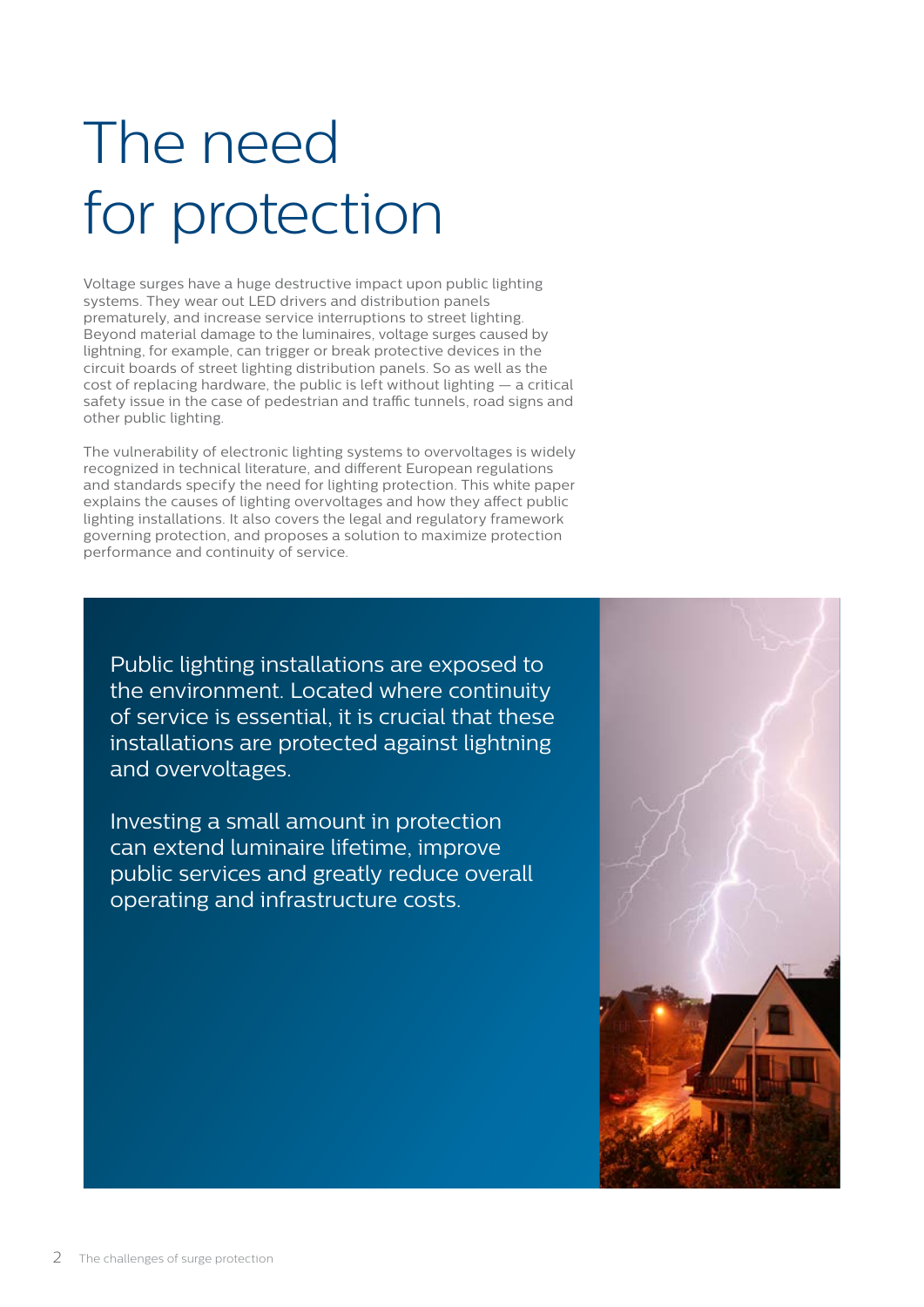# Building-in protection

#### What are transient or surge overvoltages?

When analyzing the phenomenon of overvoltages we consider surge overvoltages and power-frequency overvoltages separately. Although they both represent an increase in voltage above an acceptable limit, their root causes, magnitude, duration and method of protection are radically different.

Surge overvoltages are spikes that can reach tens of kilovolts but last for only a few microseconds. Despite their short duration, their high energy content may cause serious problems to equipment connected to the electricity network — from premature aging to destruction — resulting in service disruptions and costly repairs.



**Fig.1 Transient "surge" overvoltage**

Surge overvoltages have two modes of circulation: common and differential. Common-mode overvoltages appear between the live conductors and earth: for example, line-to-earth or neutral-to-earth. Differential-mode overvoltages circulate between live conductors: line-to-line or line-to-neutral. A well-protected luminaire should integrate protection for both modes.



**Fig.2 Definition of common and differential-mode currents**

Surge overvoltage protection is provided by installing a surge protection device (SPD) on the vulnerable line, and connecting it in parallel or in series. When the SPD is connected in series it acts as a fuse. So when the priority is to protect the electronic components down the line from further damage, as is the case in most Outdoor applications, series connection is preferred. When connected in parallel, the luminaire continues to function even after the SPD is damaged. However the electronic components down the line are no longer protected. So when continuity of functioning (until the next over voltage) is preferred over protection of components down the line, parallel connection can be chosen.

The SPD will get damaged after weathering a number of spikes above a certain voltage level. In the event of a surge overvoltage, the protective device will divert excess energy to earth, thus limiting the peak voltage to a tolerable level for the electrical equipment connected downstream.

Voltage surges have several causes. For example, lightning discharges that directly strike the distribution line of a building, or its lightning rod, can induce electromagnetic fields that generate voltage spikes in nearby lighting installations. And very long outdoor distribution power lines are highly susceptible to the direct effects of lightning strikes, with large currents from the lightning being conducted in the power lines. It's also common for non-weather phenomena to cause voltage spikes in adjacent lines — for instance, switching inside transformer cabinets, or the disconnection of motors and other inductive loads.

### Surge overvoltages are voltage spikes of several kilovolts that last for just a few microseconds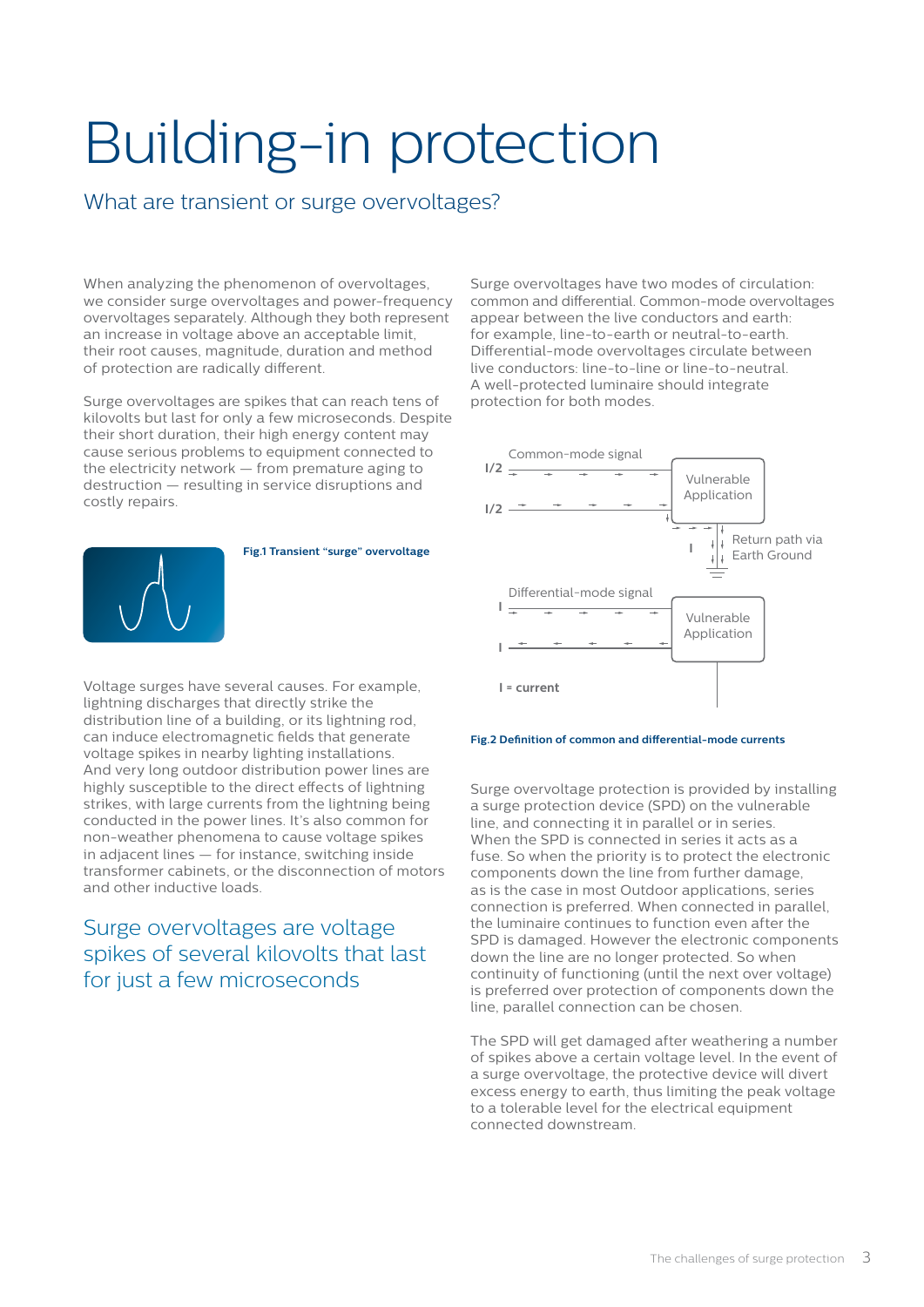### Protecting against the effects of surge overvoltages in public lighting

An SPD acts as a voltage-controlled switch. When the network voltage is lower than the activation voltage, the component is passive. On the other hand, when the network voltage exceeds the activation voltage, the SPD diverts the surge energy and prevents it from destroying the equipment. When choosing an SPD, you need to consider the equipment's exposure to the effects of lightning, along with the maximum impulse voltage that the equipment needs to withstand.



**Fig.3 Working principle of a surge protection device (SPD)**

In general, the most effective approach to protect large installations of lighting equipment against surge overvoltages is by cascading multiple protective stages. Each stage combines the necessary balance between discharge capacity and voltage protection level. This way, a first stage (typically a 'Type 1' or 'Type 2' SPD) provides robustness, thus diverting most of a spike's energy, while a second stage (typically a 'Type 2' or 'Type 3' SPD) provides 'fine' protection. Thus the peak voltage reaching the equipment always stays below the critical level.

Of the causes of surges mentioned in international protection standards, the ones most likely to affect a public lighting system are:

- direct lightning strikes on distribution lines (conducted through the power lines), and
- lightning strikes near to a building/structure (creating induced surges).

European standards EN 60.364-5-534 and EN 62.305-1 require that protection against these types of electrical disturbance are to be provided by a Type 2 SPD. The protection solution is installed downstream of the main circuit breaker in the distribution panel circuit board, in parallel to the main system. So it diverts the energy of the surge to earth, limiting the voltage peak to a tolerable level for equipment connected downstream.

To guarantee proper protection of a luminaire, the distance between it and its protector circuit must be as short as possible. If the distance between a protected distribution panel and several luminaires is more than 20 meters, using a second protection stage (of Type 2 or 3) is recommended, even if the protection level of the first stage seems to be sufficient (see Fig.4).



**Fig.4 Effect of cable distance on the voltage protection level**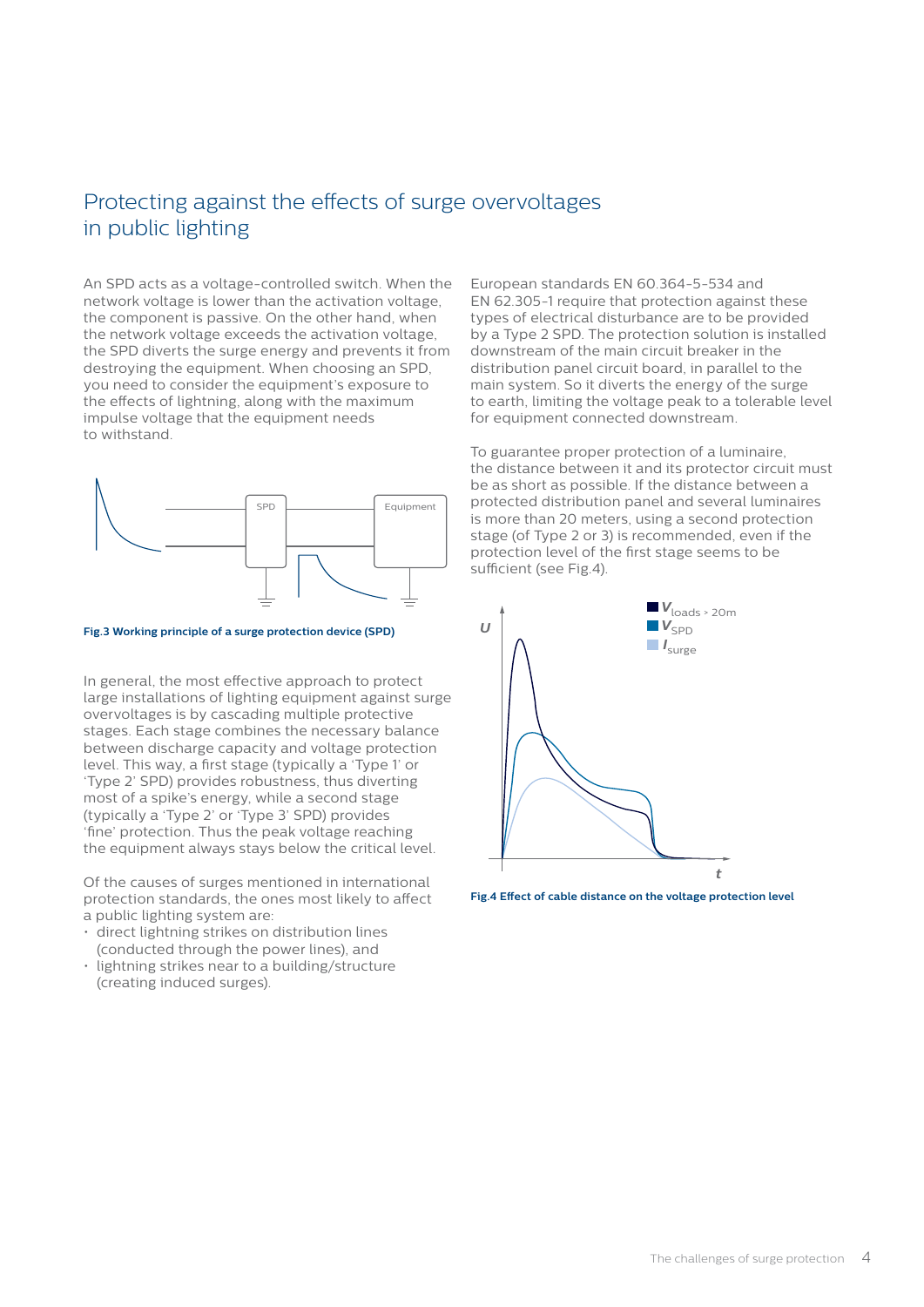## Practical approach



Stage 1: Standard protection at luminaire level

IEC61547 states that all luminaires should be protected from overvoltages up to 1 kV in differential mode and 2 kV in common mode. However, Philips has decided to exceed these requirements. All Philips luminaires have a minimum protection of 4 kV, in both common and differential modes. This level ensures acceptable protection for most European streetlighting installations, and therefore makes all Philips luminaires suitable up to Class 4 installations (as defined in EN61000-4-5).

#### Stage 2: Additional protection of luminaires

When designing installations, the area should be assessed for its vulnerability to lightning strikes and ESD risk. If the vulnerability is high, additional protection until 10kV is recommended. In these cases, Philips recommends the use of a SPD, in addition to the standard protection at luminaire level. The extra protection solution will be offered to Philips' customers as an option upon request. In case of Class II installations the 10 kV option will by default protect the differential mode until 10 kV; for proper protection in common mode PE (protective earth) is needed in the installation and is to be connected to the SPD.

In Class II installations, together with insulated poles, specific weather conditions (dry air with wind) can lead to the potential risk of ESD (Electro Static Discharge) from the housing of the luminaire. In this case protection is not supported by a SPD, but will have to come from either transforming the installation to a Class I installation or from another technical discharge solution in the luminaire.

#### Stage 3: Distribution panel board protection

In the most vulnerable environments, the V-check 4RC solution offered by our partner Cirprotec can be installed on a DIN rail of 4 modules. It protects not only surge overvoltages (max surge current of 40 kA) but also power-frequency overvoltages. Power-frequency overvoltages are often caused by insulator breakdown in circuitry.

The V-Check 4RC automatically reconnects the power supply after the surge has finished.



www.cirprotec.com